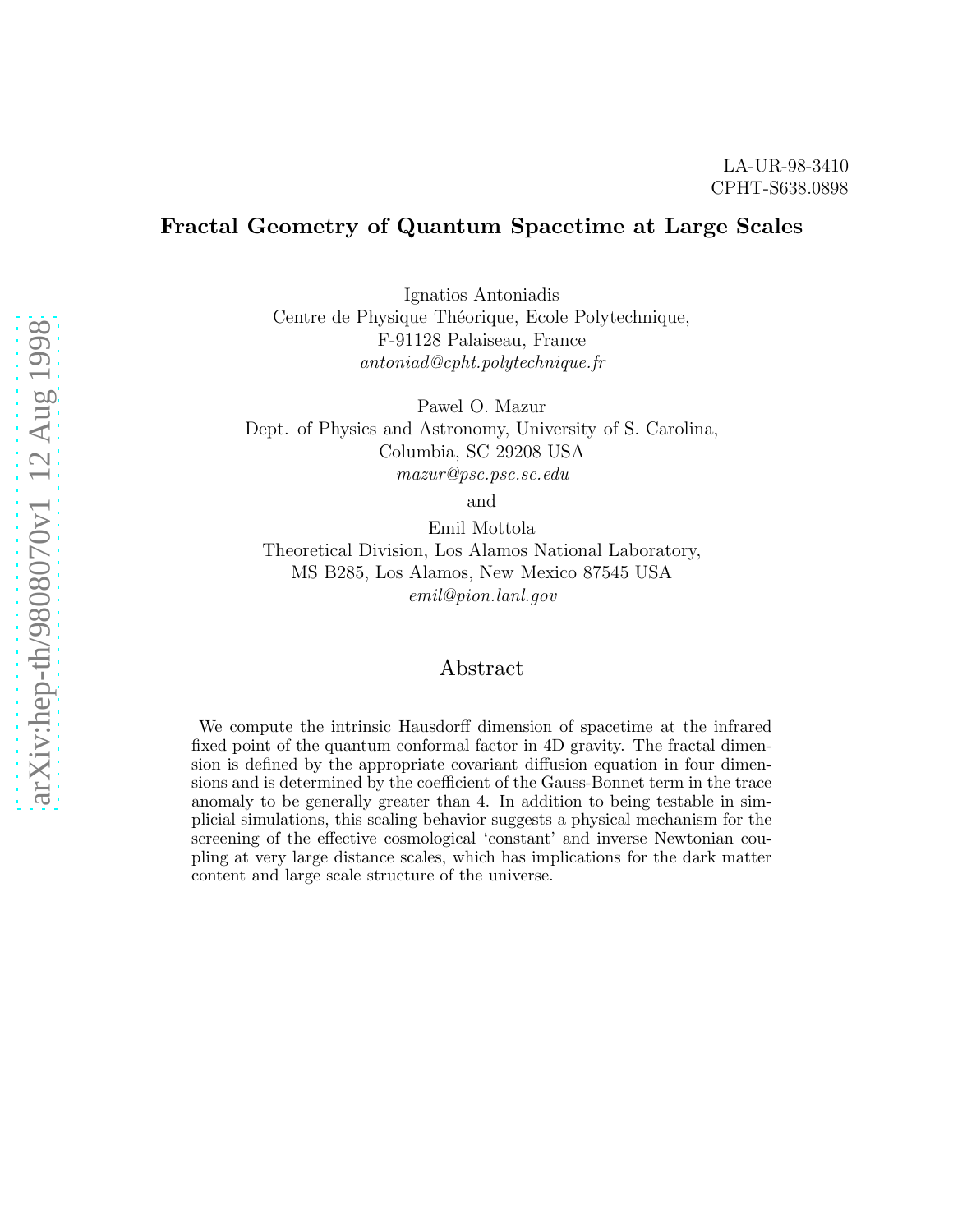The concept of gauge invariance, and indeed the term itself first entered physics through the attempts of Weyl to extend the general coordinate invariance of relativity to scale or conformal symmetry. Although these early explorations led to models that were quickly ruled out by observations, scale invariance has played a central role in several later developments, most notably the impressive success of renormalization group techniques in determining the critical behavior of second order phase transitions in a wide variety of statistical systems. More recently, conformal symmetry was rejoined with gravity in the quantum Liouville theory of 2D surfaces where it has made possible the analytic solution of the model[[1\]](#page-11-0).

The key observation which made possible this progress in 2D gravity is that the 'classical' action is not complete, but rather must be augmented by an additional term to account for the quantum trace anomaly of matter in a general curved background. Since this additional term is infrared relevant (strictly speaking, marginal) in the language of the renormalization group, it cannot be neglected at large distances, where indeed it changes completely the predictions of the classical theory and produces nontrivial scaling exponents which are determined by the trace anomaly central charge[[1\]](#page-11-0). These analytic predictions of scaling exponents have been confirmed by numerical simulations on dynamically triangulated lattices [\[2](#page-11-0)].

In four spacetime dimensions the quantum trace anomaly of massless conformal fields requires the introduction of an additional term in the effective action by precisely analogous reasoning[[3,4\]](#page-11-0). This term is nonlocal when written in a generally covariant form, becoming local only in the conformal gauge parameterization. Let us be very clear that because of the existence of nontrace modes in the four dimensional metric tensor, this anomaly generated term is only one of many in the full effective action and therefore gives only strictly limited information about the quantum effects of matter in curved spacetime. Certainly it cannot be used to extract any information about Ward identities satisfied by products of untraced energy-momentum tensors, or any other quantity which depends on the nontrace (*i.e.* ordinary graviton) dynamics of the metric. Nor can this effective action be trusted to describe the physics of the ultrashort Planck scale, where the very notion of the spacetime metric itself most likely becomes useless. Nevertheless, this term in the effective action reproduces the full dependence on the trace of the metric required by the trace anomaly of massless degrees of freedom, and just as in the 2D Liouville theory it is strictly infrared marginal under conformal transformations. Hence, it is sharply distinguished from any of the myriad other terms in the quantum effective action of gravity by the fact that it does not decouple at low energies and hence its effects cannot be neglected on large distance scales.

The new term in the effective action of 4D gravity produces an important qualitative departure from the classical Einstein theory, namely, the addition of a new degree of freedom in the trace or conformal sector of the metric. As is well known, the Einstein theory describes only spin-2 propagating degrees of freedom, its spin-0 or trace component being completely frozen by the classical constraints[[5\]](#page-11-0). Since these classical constraints of general relativity are necessarily modified by the trace anomaly, the new fourth order term in the quantum effective action allows the scalar spin-0 component of the metric tensor to become dynamical and fluctuate as well. However, even in the quantum theory the constraints of diffeomorphism invariance are quite stringent and serve to eliminate all the purely local propagating degrees of freedom in the scalar sector (negative metric or otherwise), leaving behind only a single new global degree of freedom[[6\]](#page-11-0). This is in marked contrast to local fourth order derivative modifications of the Einstein action which describe local propagating modes that lead to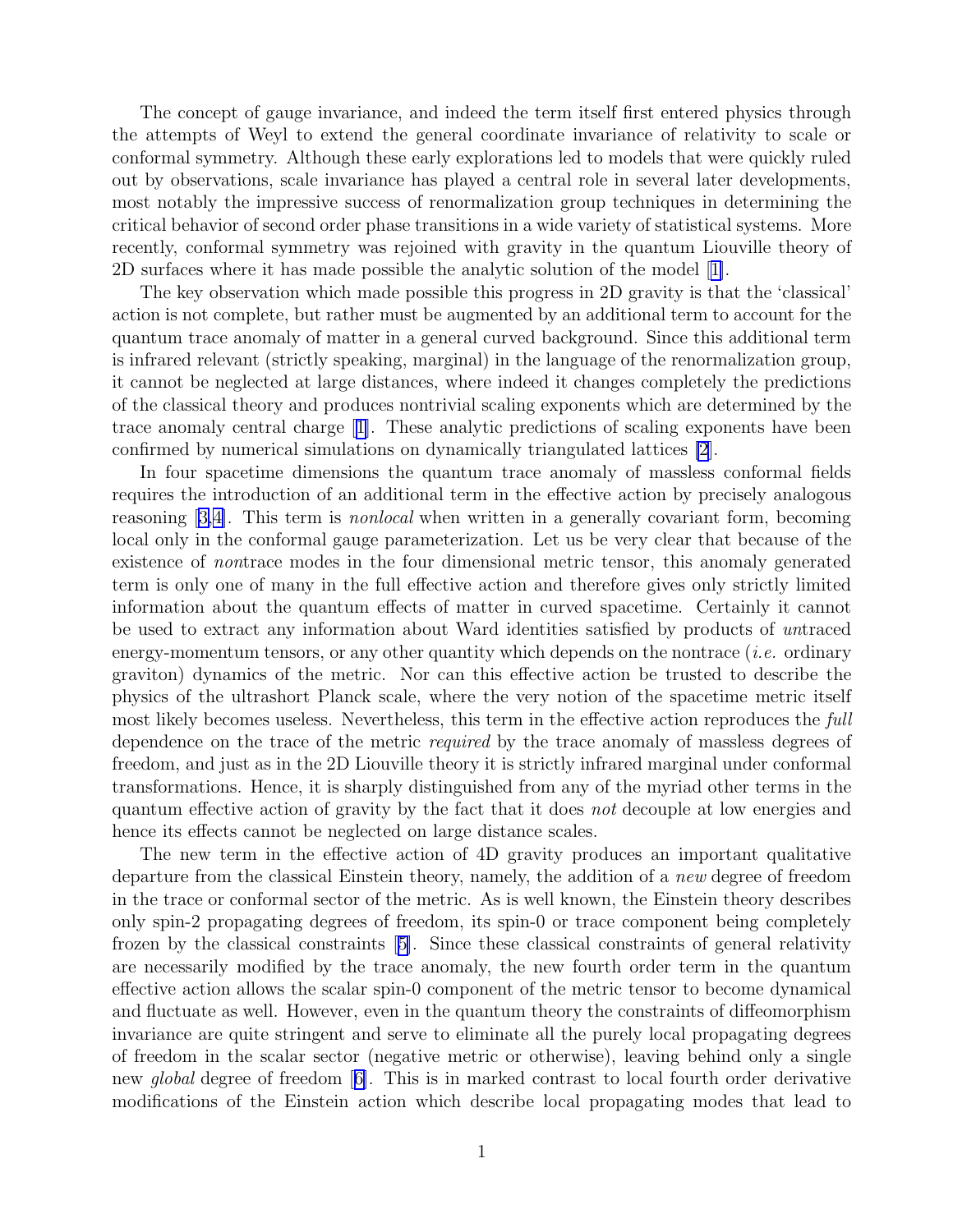<span id="page-2-0"></span>violations of energy positivity and unitarity.

Because the fluctuations of the conformal factor are global in character the classical Einstein theory should remain largely intact at all scales intermediate between the extreme ultraviolet Planck scale and the extreme infrared horizon scale<sup>1</sup>. In particular, there is no new local gravitationally coupled spin-0 degree of freedom predicted by the new term, and therefore no conflict with observational bounds on such dilaton-like scalar particles. However we have argued elsewhere that the fluctuations of the conformal factor become relevant at the horizon scale of the classical expanding universe [\[4](#page-11-0),[8](#page-11-0)]. In fact, the effective theory of the trace anomaly induced action predicts a conformally invariant fixed point of gravity at very large distance scales where the new term dominates the classical Einstein term, scale invariance is restored, and the anomalous dimensions of the Einstein and cosmological terms can be computed in closed form in terms of a single anomaly coefficient  $Q^2$ , just as in the 2D Liouville theory. In a sense this restoration of global conformal symmetry at the infrared fixed point is a realization of Weyl's original idea of 'gauge' invariance in gravity, where the rigid distance standard of Newtonian physics, which is preserved in Einstein's theory, gives way to complete invariance under distance reparameterizations, in the same way as in the theory of second order phase transitions at the critical temperature.

In previous letters we have discussed the predictions of the anomalous dimensions and scaling behavior of the infrared fixed point of the conformal factor, both for numerical simulations on dynamically triangulated lattices, and on the spectrum and statistics of the cosmic microwave background radiation[[7](#page-11-0),[8\]](#page-11-0). In this Letter we wish to expose two additional effects, namely the fractal dimension of spacetime and the effective running of the Newtonian and cosmological 'constants' at large distances, both of which are implied by the anomalous dimensions and scaling exponents computed previously. These provide additional predictions for the simplicial simulations and suggest additional implications for the dark matter content and very large scale structure of the universe, which we discuss below.

#### Hausdorff Dimension.

In order to define a Hausdorff dimension for spacetime one needs to relate the geodesic distance  $\ell(x, x')$  between points x and x' to the volume  $V_{\ell}$  enclosed by the spherical surface with radius equal to  $\ell$ . The scaling relation between the two,

$$
V_{\ell} \sim \ell^{d_H} \tag{1}
$$

for large  $\ell$  defines the *intrinsic* Hausdorff dimension  $d_H$  of the space.

In 2D quantum gravity the definition of distance that seems to be most appropriate is that defined by the heat kernel of the Laplacian operator  $\Box$ , *i.e.* [[9\]](#page-11-0)

$$
K_2(x, x'; s; g) = \langle x | \exp(-s \Box) | x' \rangle . \tag{2}
$$

This quantity has the advantage of being manifestly covariant, and since  $\Box$  in the metric g is an operator with well-defined scaling dimensions under conformal transformations,

<sup>&</sup>lt;sup>1</sup>An exception to this may be in very strong gravitational fields, such as in black holes.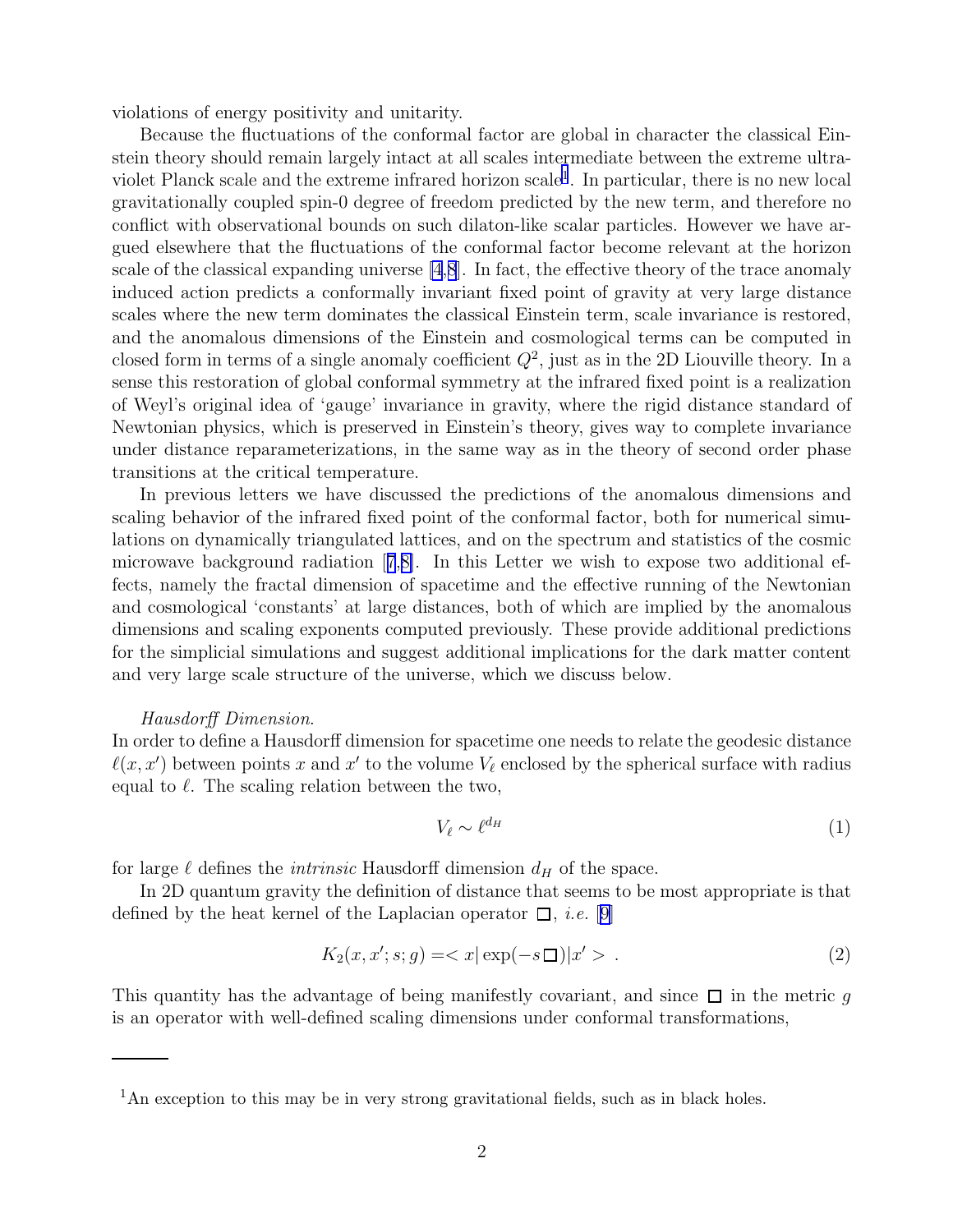$$
\Box = e^{-2\sigma} \overline{\Box} \qquad \text{for} \qquad g_{ab} = e^{2\sigma} \bar{g}_{ab}, \tag{3}
$$

<span id="page-3-0"></span>the heat kernel  $K_2$  has a short distance expansion whose anomalous scaling behavior may be calculated easily by standard techniques. We define the average geodesic length squared that a scalar particle will have diffused after proper time s by

$$
\ell_s^2 \equiv \frac{1}{V} \left\langle \int d^2x \sqrt{g} \int d^2x' \sqrt{g'} \,\ell^2(x, x'; g) K_2(x, x'; s; g) \right\rangle_V \tag{4}
$$

where the average is with respect to the fixed volume Liouville partition function. By expanding the heat kernel  $K_2$  in a power series in s it is easy to see that

$$
\ell_s^2 \sim s \qquad \text{as} \qquad s \to 0 \tag{5}
$$

which is the standard result for a particle undergoing Brownian motion.

On the other hand the probability that the particle will come back to a small region within  $\epsilon$  of its starting point  $x_0$  after proper time s is

$$
\left\langle \int d^2x \sqrt{g} K_2(x, x_0; s; g) f_{\epsilon}(x, x_0) \right\rangle_V = \left\langle \int d^2x \sqrt{g} (1 - s \Box + \mathcal{O}(s^2)) f_{\epsilon}(x, x_0) \right\rangle_V \tag{6}
$$

where  $f_{\epsilon}(x, x')$  is any smooth function with support only for  $\ell(x, x') \sim |x - x'| \lesssim \epsilon$  normalized by  $\int d^2x \sqrt{g} f_{\epsilon}(x, x') = 1$ , *i.e.* it approaches the delta function,  $\frac{1}{\sqrt{g}} \delta^2(x - x')$  as  $\epsilon \to 0$ . From this factor of  $\frac{1}{\sqrt{g}}$  and (3) it follows that the operator multiplying the term linear in s in (6) is a density of weight  $-1$  in the Liouville theory, <sup>2</sup> and therefore has a well-defined scaling behavior with volume. Hence,

$$
s\left\langle \int d^2x \sqrt{g} \Box f_{\epsilon}(x, x_0) \right\rangle_V = s\left\langle \int d^2x \sqrt{\bar{g}} e^{2\alpha - i\sigma} \overline{\Box} \bar{f}_{\epsilon}(x, x_0) \right\rangle_V \sim sV^{\frac{\alpha - 1}{\alpha_1}},\tag{7}
$$

where the finite volume scaling of the last proportionality follows by a simple constant shift in the Liouville field,  $\sigma \to \sigma + \sigma_0$ , and the  $\alpha_n$  are scaling dimensions, given in the Liouville theory by the general formula,

$$
\alpha_n = n + \frac{\alpha_n^2}{Q^2} = \frac{2n}{1 + \sqrt{1 - \frac{4n}{Q^2}}} \tag{8}
$$

in terms of  $Q^2$  which is determined in terms of the matter central charge (anomaly coefficient)  $c_m$  by

$$
Q^2 = \frac{25 - c_m}{6}, \qquad D = 2. \tag{9}
$$

Since the return probability (6) is independent of a rescaling of the total volume  $V \to \lambda V$ for small s (before the particle can feel the effects of the finite volume which is assumed to

<sup>&</sup>lt;sup>2</sup>Here we follow the standard conventions in  $D = 2$  in which the conformal weights are chiral and hence should be doubled to compare with the corresponding weights in  $D = 4$ .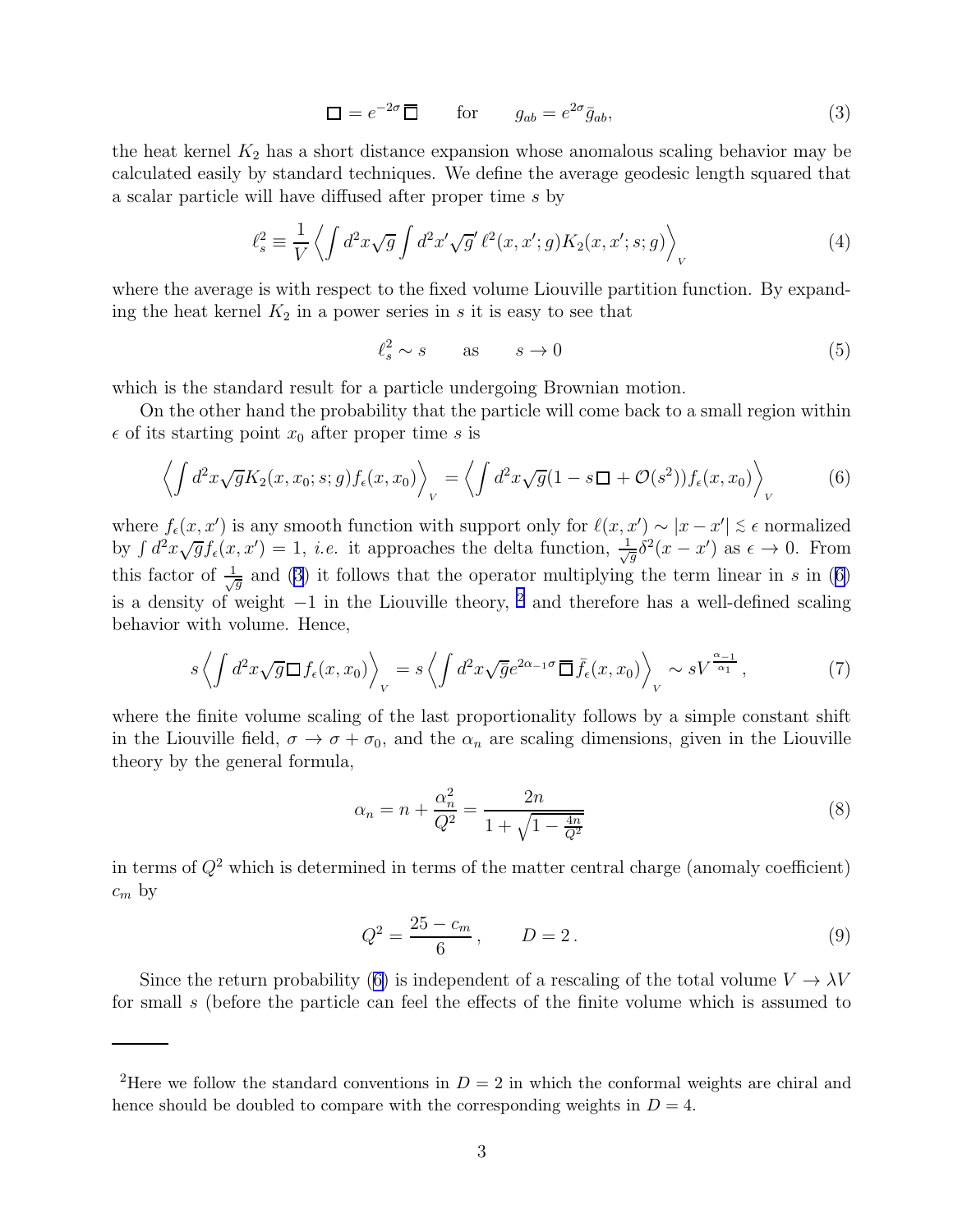<span id="page-4-0"></span>be very large, *i.e.* lattice finite volume effects are assumed to be irrelevant), it follows that s must scale like

$$
s \to \lambda^{-\frac{\alpha_{-1}}{\alpha_1}} s \tag{10}
$$

under a global volume scaling. From this result and [\(5](#page-3-0)) we conclude that

$$
\ell_s^2 \sim s \sim V_\ell^{-\frac{\alpha_{-1}}{\alpha_1}}.\tag{11}
$$

Inverting this relation for  $V_{\ell}$  in terms of  $\ell$  and using [\(1](#page-2-0)) gives finally the Hausdorff dimension,

$$
d_H = -2 \frac{\alpha_1}{\alpha_{-1}} = 2 \frac{\sqrt{25 - c_m} + \sqrt{49 - c_m}}{\sqrt{25 - c_m} + \sqrt{1 - c_m}} \ge 2, \qquad D = 2
$$
\n(12)

for 2D gravity [\[9\]](#page-11-0). This formula predicts  $d_H = 4$  for pure 2D gravity (*i.e.*  $c_m = 0$ ),  $d_H =$  $2(1+\sqrt{2})$  at the limit of its validity for  $c_m = 1$  and  $d_H \to 2$ , its classical value, in the classical limit,  $c_m \to -\infty$ , or  $Q^2 \to +\infty$ , indicating that the geometries become smooth and classical in that limit. A summary of the agreement between (12) and numerical simulations for various values of  $c_m$  is given in refs. [\[10](#page-11-0)].

A precisely parallel computation will now be given for four dimensional gravity at the infrared fixed point determined by the fluctuations of the quantum conformal factor. First we note that we cannot use the second order operator  $\Box$  in four dimensions since it no longer has a well-defined conformal weight. Adding a  $-R/6$  correction does not help since it operates on conformal scalars which have weight one in  $D = 4$  (not zero as in  $D = 2$ ). Thus the calculation above will not go through as it did in  $D = 2$  for any second order scalar operator in  $D = 4$ . Instead we suggest that the appropriate differential operator with which to define an invariant diffusion length is

$$
\Delta_4 \equiv \Box^2 + 2R^{ab}\nabla_a\nabla_b - \frac{2}{3}R\Box + \frac{1}{3}(\nabla^a R)\nabla_a \tag{13}
$$

which satisfies

$$
\Delta_4 = e^{-4\sigma} \bar{\Delta}_4 \tag{14}
$$

for  $g_{ab} = e^{2\sigma} \bar{g}_{ab}$ . Hence like  $\Box$  in  $D = 2$ ,  $\Delta_4$  in  $D = 4$  transforms homogeneously under local conformal rescalings of the metric and operates on scalar functions with zero conformal weight. It is also precisely the operator which enters the anomaly induced action in four dimensions, just as  $\square$  does in two dimensions. Hence we propose to define the heat kernel,

$$
K_4(x, x'; s; g) \equiv \langle x | \exp(-s\Delta_4) | x' \rangle \tag{15}
$$

and the average geodesic length after proper time s by

$$
\ell_s^4 \equiv \frac{1}{V} \left\langle \int d^4x \sqrt{g} \int d^4x' \sqrt{g'} \ell^4(x, x'; g) K_4(x, x'; s; g) \right\rangle_V \tag{16}
$$

The angular brackets here denote the quantum expectation value in the finite volume Euclidean partition function  $Z(\kappa; V)$ , namely,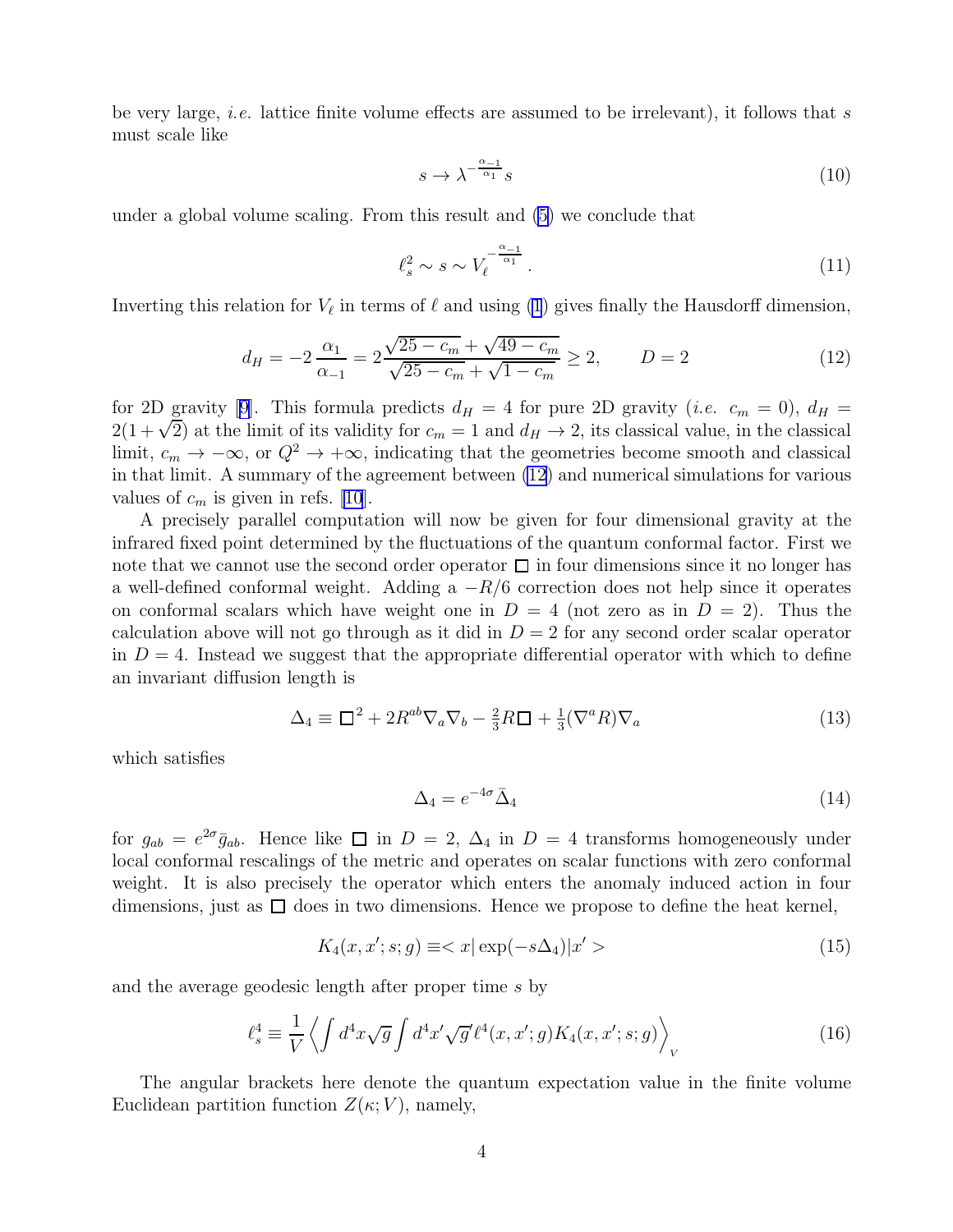$$
\langle \mathcal{O} \rangle_V = \frac{1}{Z(\kappa; V)} \int [\mathcal{D}\sigma] \, \mathcal{O} \, \exp\left(-S_4[\sigma] - \frac{1}{2\kappa} S_2[\sigma]\right) \delta\left(S_0[\sigma] - V\right) \,, \tag{17}
$$

<span id="page-5-0"></span>where

$$
S_0[\sigma] = \int d^4x \sqrt{g} = \int d^4x \sqrt{\overline{g}} e^{4\sigma} . \qquad (18)
$$

is the classical Euclidean four-volume,

$$
S_2[\sigma] = -\int d^4x \sqrt{g} R = 6 \int d^4x \sqrt{\overline{g}} e^{2\sigma} \left[ \overline{\Box} \sigma + (\overline{\nabla} \sigma)^2 - \frac{\overline{R}}{6} \right]
$$
(19)

is the classical Einstein-Hilbert action, and

$$
S_4[\sigma] = \frac{Q^2}{(4\pi)^2} \int d^4x \sqrt{g} [\sigma \Delta_4 \sigma + \frac{1}{2} (G - \frac{2}{3} \Box R) \sigma ] , \qquad (20)
$$

is the new term in the effective action required by the trace anomaly. We recall from refs.[[4,7\]](#page-11-0) that the classical expressions for  $S_0$  and  $S_2$  are gravitationally dressed so that their classical scaling dimensions (4 and 2 respectively) are modified at the quantum level. In the expression for  $S_4, Q^2$  is the coefficient of the Gauss-Bonnet term G in the four dimensional conformal anomaly, given by

$$
Q^2 = \frac{1}{180}(N_S + \frac{11}{2}N_{WF} + 62N_V - 28) + Q_{grav}^2 \t\t(21)
$$

in terms of the number of free scalar  $(N_S)$ , Weyl fermion  $(N_{WF})$  and vector  $(N_V)$  fields, while the  $-28$  and  $Q_{grav}^2$  are the contributions of the spin-0 conformal factor and spin-2 graviton fields of the metric itself.

Nowby expanding the heat kernel  $K_4$  in ([15](#page-4-0)) and ([16\)](#page-4-0) in powers of s we obtain

$$
\ell_s^4 \sim s \qquad \text{as} \qquad s \to 0 \tag{22}
$$

in place of [\(5](#page-3-0)).Defining next the return probability analogous to ([6\)](#page-3-0) in  $D=4$ ,

$$
\left\langle \int d^4x \sqrt{g} K_4(x, x_0; s; g) f_{\epsilon}(x, x_0) \right\rangle_V = \left\langle \int d^4x \sqrt{g} (1 - s\Delta_4 + \mathcal{O}(s^2)) f_{\epsilon}(x, x_0) \right\rangle_V \tag{23}
$$

where  $f_{\epsilon}$  approaches  $\frac{1}{\sqrt{g}}\delta^{4}(x, x')$  as  $\epsilon \to 0$ , we find that we need the conformal scaling exponents  $β_0$  and  $β_8$ , corresponding to the volume operator (a density of weight 4, codimension  $\overline{\Delta}$  =  $4 - w = 0$ ) and  $\Delta_4$  operator (a density of weight  $w = -4$ , codimension  $\bar{\Delta} = 4 - (-4) = 8$ ) respectively. Indeed for any operator with well-defined scaling codimension  $\bar{\Delta}$  in the absence of gravitational fluctuations we have found previously that[[7\]](#page-11-0)

$$
\left\langle \mathcal{O}_{\bar{\Delta}} \right\rangle_V \sim V^{1 - \frac{\Delta}{4}} = V^{\frac{\beta_{\bar{\Delta}}}{\beta_0}} \tag{24}
$$

These scaling exponents  $\beta_{\overline{\Delta}}$  are given by the general quadratic relation,

$$
\beta_{\bar{\Delta}} = 4 - \bar{\Delta} + \frac{\beta_{\bar{\Delta}}^2}{2Q^2},\tag{25}
$$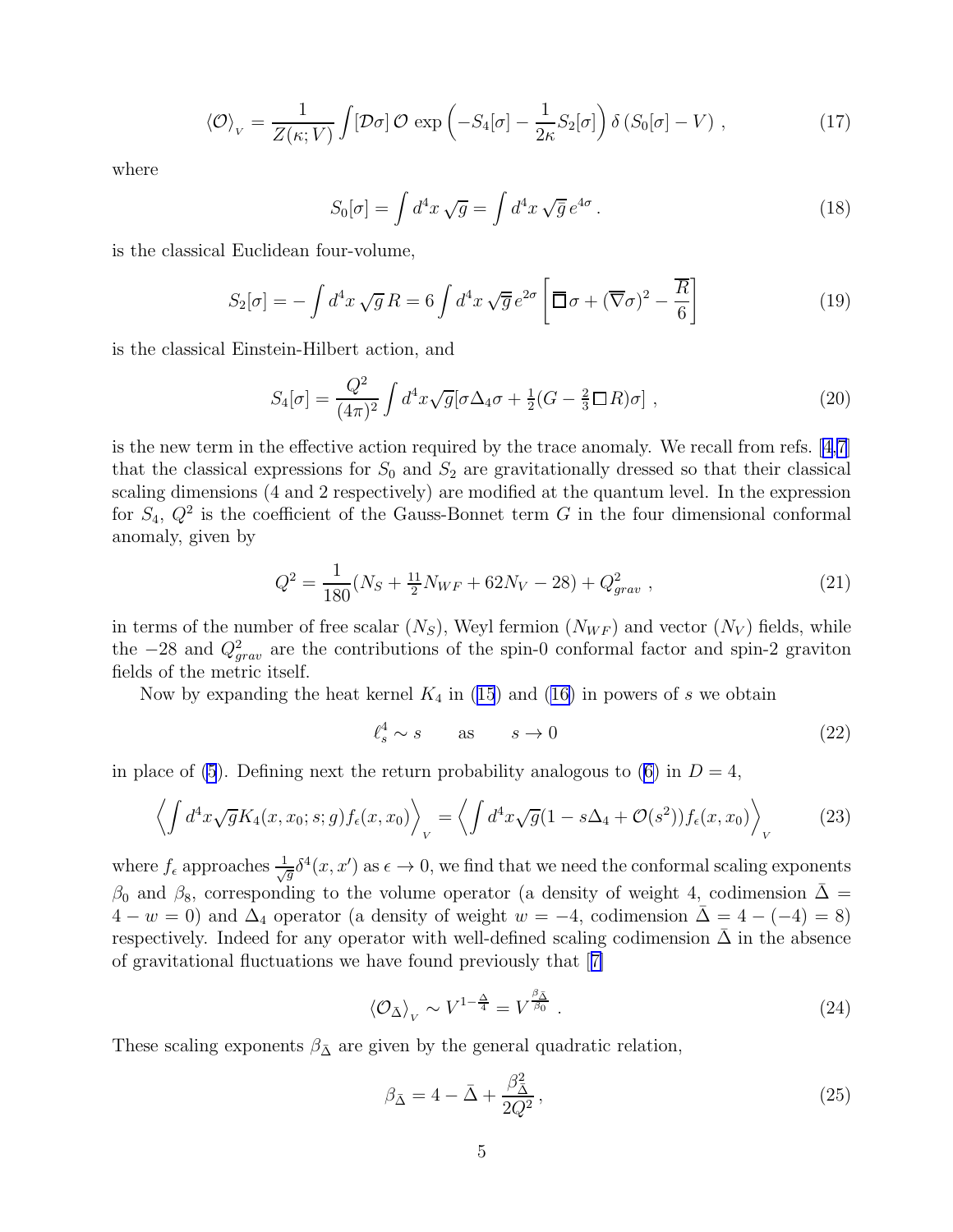<span id="page-6-0"></span>analogous to [\(8](#page-3-0)),in the notation of [[7\]](#page-11-0), where  $\bar{\Delta} = 4 - w$  is the codimension of the operator with conformal weight w (analogous to  $2 - 2n$  in  $D = 2$ , so that  $2\alpha_n$  is replaced by  $\beta_{\overline{\Delta}}$  in  $D = 4$ ). Hence we find that the term linear in s in [\(23](#page-5-0)) scales like

$$
\left\langle \int d^4x \sqrt{g} s \, \Delta_4 f_{\epsilon}(x, x_0) \right\rangle_V = \left\langle \int d^4x \sqrt{\overline{g}} s \, \overline{\Delta}_4 e^{\beta_8 \sigma} \overline{f}_{\epsilon}(x, x_0) \right\rangle_V \sim sV^{\frac{\beta_8}{\beta_0}} \tag{26}
$$

so that s must scale like

$$
s \to \lambda^{-\frac{\beta_8}{\beta_0}} s \tag{27}
$$

undera global volume scaling,  $V \to \lambda V$  in  $D = 4$ . Combining this result with ([22](#page-5-0)) we obtain

$$
\ell_s^4 \sim s \sim V_\ell^{-\frac{\beta_8}{\beta_0}},\tag{28}
$$

sothat solving for  $V_{\ell}$  in terms of  $\ell$  and using [\(1\)](#page-2-0) and ([25](#page-5-0)) yields the Hausdorff dimension,

$$
d_H = -4 \frac{\beta_0}{\beta_8} = 4 \frac{1 + \sqrt{1 + \frac{8}{Q^2}}}{1 + \sqrt{1 - \frac{8}{Q^2}}} \ge 4, \qquad D = 4. \tag{29}
$$

Thus the fractal dimension of four dimensional quantum spacetime is also generally greater than its classical value.

The value of  $Q^2$  is at present uncertain, principally because of the unknown infrared contribution of gravitons  $Q_{grav}^2$  in [\(21](#page-5-0)), which is likely to be close to 8 [\[11\]](#page-11-0). If the total  $Q^2 < 8$ we have argued in a previous letter[[7](#page-11-0)] that the theory undergoes a BKT-like transition to a phase dominated by a dense 'gas' of long extruded structures, similar to the branched polymer phaseseen in both the  $D = 2$  (for  $c_m > 1$ ) and  $D = 4$  simplicial simulations [[12](#page-11-0)]. In that case the typical spacetimes become so irregular that apparently not even a fractal Hausdorff dimension adequately describes them. This is reflected in the square root in the denominator of (29) becoming imaginary for  $Q^2 < 8$ . At  $Q^2 = 8$ ,  $d_H = 4(1 + \sqrt{2})$  while

$$
d_H \to 4 + \frac{16}{Q^2} + \mathcal{O}\left(Q^{-4}\right) \quad \text{as} \quad Q^2 \to \infty \,, \tag{30}
$$

Thus the fractal dimension approaches its classical value in the limit in which the fluctuations of the conformal factor are suppressed. The behavior of the Hausdorff dimension as a function of  $Q^2$  for  $Q^2 \geq 8$  is shown in Fig. 1.

#### Screening of the Cosmological and Inverse Newtonian Couplings.

The quantum fluctuations of the conformal factor which give rise to the nontrivial Hausdorff dimension are also responsible for gravitational 'dressing' of the volume and Einstein terms in the effective action. The classical expressions for  $S_0$  and  $S_2$  are replaced by corresponding operators  $\mathcal{O}_{\bar{\Delta}}$  with well-defined scaling dimensions  $\beta_0$  and  $\beta_2$  of [\(25](#page-5-0)) for  $\bar{\Delta} = 0$ and 2 respectively. The corresponding couplings  $\lambda = \Lambda/8\pi G_N$  and  $\kappa^{-1} = (8\pi G_N)^{-1}$  must scale inversely with the volume in order for these terms in the effective action to be strictly marginal deformations at the conformal fixed point. This is a consequence of the consistency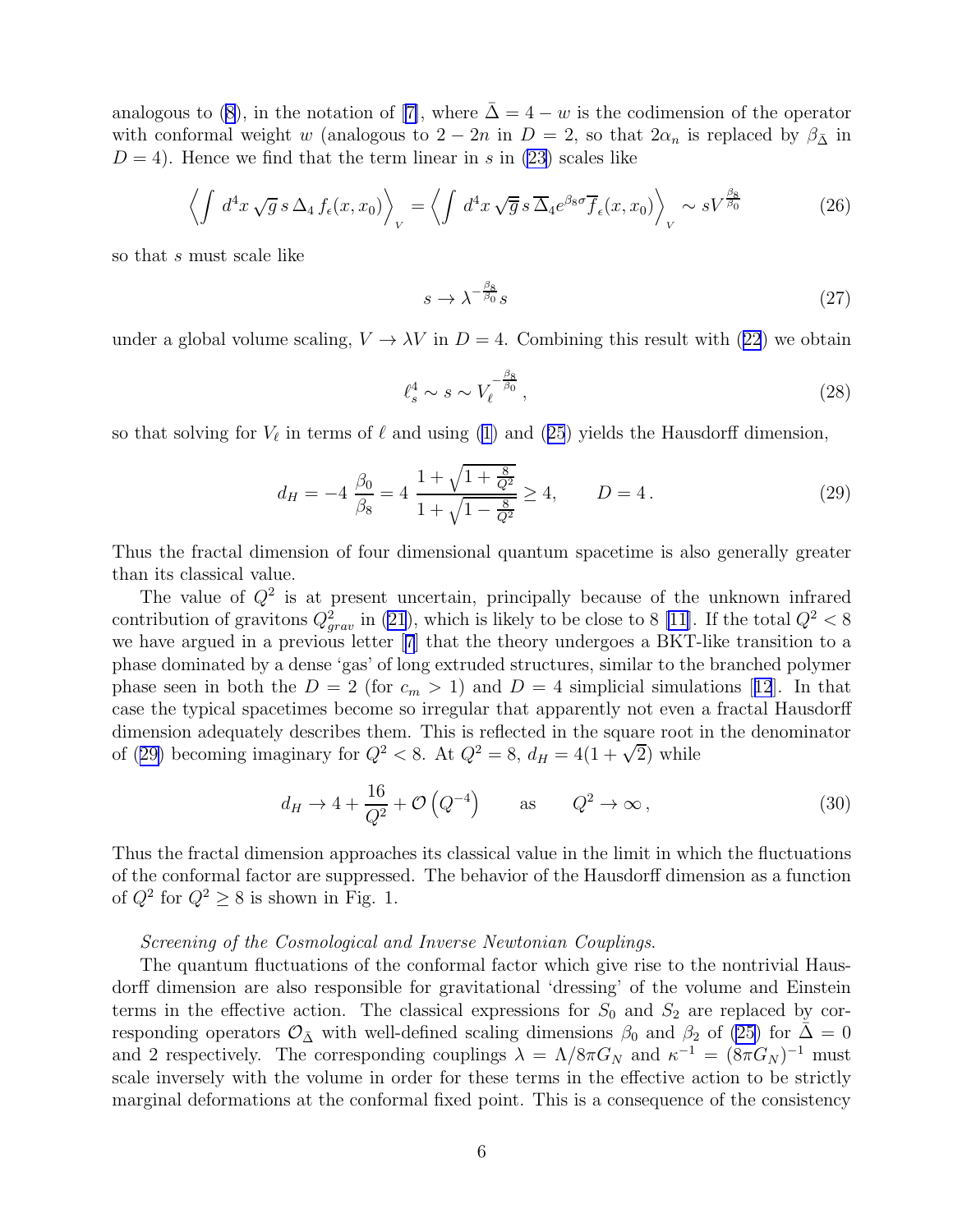<span id="page-7-0"></span>condition any covariant theory of gravity must satisfy when the quantum fluctuations of the conformal factor are considered.

Since  $\Lambda/G_N$  multiplies the volume it must scale like

$$
\frac{\Lambda}{G_N} \sim V^{-1} \,. \tag{31}
$$

Since  $(8\pi G_N)^{-1}$  multiplies an operator with conformal weight  $\beta_2$  its finite volume scaling is

$$
G_N \sim V^{\frac{\beta_2}{\beta_0}} \equiv V^{\delta} \tag{32}
$$

We note that in this case the operator which becomes  $S_2$  in the classical limit  $Q^2 \to \infty$  also acquires an additive renormalization at the fixed point, as discussed in refs. [\[4,7](#page-11-0)].

The finite volume scaling relations (31) and (32) are predictions for 4D simplicial simulations, but are not yet directly relevant for continuum physics since the units in which the volume  $V$  is measured have not been specified. Hence it is always possible to absorb this scaling of dimensionful quantities into a constant shift in  $\sigma$ . For a meaningful comparison a dimensionless ratio of two quantities having zero naive engineering dimensions should be formed so that one is measured in units of the other. Such a quantity is the dimensionless coupling,

$$
G_N \Lambda \sim V^{2\delta - 1} \sim \ell^{d_H (2\delta - 1)} \tag{33}
$$

upon incorporating our previous result for the Hausdorff dimension. This relation measures the cosmological term in units of the Planck mass. Since we have from [\(25\)](#page-5-0) and (32),

$$
2\delta - 1 = \frac{\sqrt{1 - \frac{8}{Q^2}} - \sqrt{1 - \frac{4}{Q^2}}}{1 + \sqrt{1 - \frac{4}{Q^2}}} < 0\tag{34}
$$

for  $Q^2 > 8$ , the effective cosmological 'constant' in units of the Planck mass *decreases* at large distances, and  $G_N \Lambda \to 0$  at the infrared fixed point in the infinite volume limit. Thus the quantum fluctuations of the conformal factor in 4D gravity provides a mechanism for the effective screening of the cosmological coupling at large distances, independently of its value from microscopic physics.

One may also compare the running of the Newtonian and cosmological couplings to a length scale fixed by a matter field operator, such as  $\int d^4x \sqrt{g} \bar{\psi} \psi$ . Since the fermion field has dimension  $\frac{3}{2}$  this operator gets gravitationally dressed by the exponent  $\beta_3$ . Converting the finite volume scaling of this operator according to([24\)](#page-5-0) to its corresponding coupling, we find that the fermion mass  $m$  scales with the volume like

$$
m \sim V^{-\frac{\beta_3}{\beta_0}}\tag{35}
$$

This provides an independent standard of length against which we can measure the running of  $G_N$  and  $\Lambda$ . Then we find

$$
G_N m^2 \sim V^{\delta - 2\frac{\beta_3}{\beta_0}} = V^{\frac{\beta_2 - 2\beta_3}{\beta_0}} \sim \ell^{d_H \frac{\beta_2 - 2\beta_3}{\beta_0}} \frac{\Lambda}{G_N m^4} \sim V^{-1 + 4\frac{\beta_3}{\beta_0}} \sim \ell^{d_H \frac{4\beta_3 - \beta_0}{\beta_0}}.
$$
\n(36)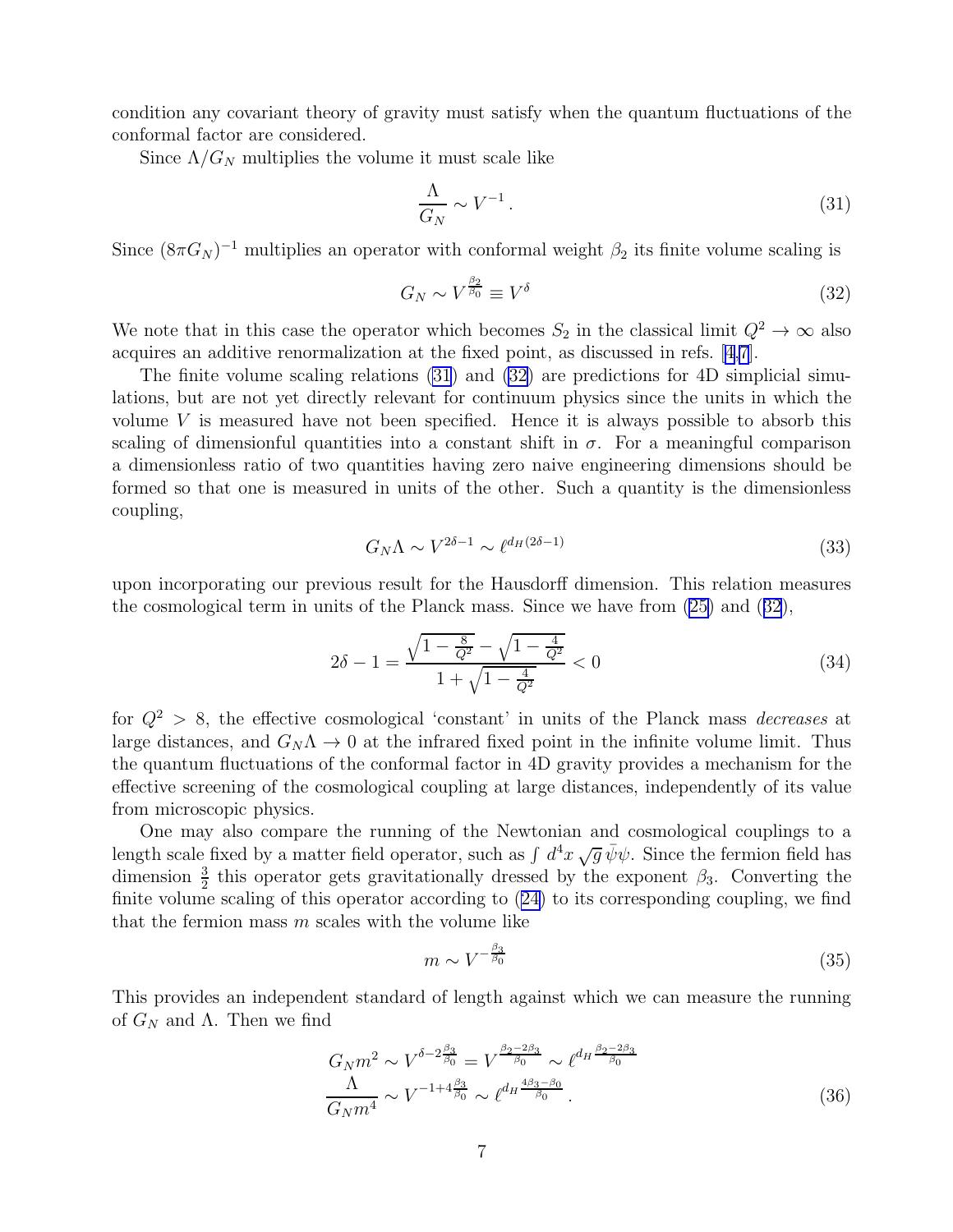<span id="page-8-0"></span>Since

$$
d_H \frac{\beta_2 - 2\beta_3}{\beta_0} = 2\left(1 + \sqrt{1 + \frac{8}{Q^2}}\right) \left[\frac{1}{1 + \sqrt{1 - \frac{4}{Q^2}}} - \frac{1}{1 + \sqrt{1 - \frac{2}{Q^2}}}\right] > 0\tag{37}
$$

for  $Q^2 > 8$  the Newtonian 'constant' *increases* at large distances. This implies that the gravitational attractive force between two fermions falls more slowly than the classical Newtonian  $r^{-2}$  force.

On the other hand since

$$
d_H \frac{4\beta_3 - \beta_0}{\beta_0} = 4\left(1 + \sqrt{1 + \frac{8}{Q^2}}\right) \left[\frac{1}{1 + \sqrt{1 - \frac{2}{Q^2}}} - \frac{1}{1 + \sqrt{1 - \frac{8}{Q^2}}}\right] < 0\tag{38}
$$

for  $Q^2 > 8$  we conclude that the the cosmological 'constant' measured in units of the fermion mass decreases and is effectively screened at large distances.

For large  $Q^2$  the large distance power laws in all these cases simplify and we have

$$
G_N \Lambda \sim \ell^{-\frac{4}{Q^2}}
$$
  
\n
$$
G_N m^2 \sim \ell^{+\frac{1}{Q^2}}
$$
  
\n
$$
\frac{\Lambda}{G_N m^4} \sim \ell^{-\frac{6}{Q^2}}, \qquad Q^2 \gg 8
$$
\n(39)

We emphasize that all these scaling relations, and in particular their dependence on the power  $Q^2$  given by [\(21\)](#page-5-0) have been derived using the anomalous dimensions that apply at the infrared fixed point of the conformal factor. Because the fluctuations of  $\sigma$  which give rise to these anomalous dimensions are suppressed inside the scale of the horizon, the screening effects described here should become evident only at the very largest scales of the universe, comparable to the horizon scale, of order 1000 Mpc or greater.

#### Consequences for Cosmology.

The effective screening of the cosmological 'constant' at large distances suggests that it may be possible to construct a cosmological model in which the vacuum energy component runs continuously to smaller values as the universe expands. Consider a FRW model with expansion determined by a scale factor with an arbitrary power,  $\nu$ . Then the physical geodesic length  $\ell$ of the previous treatment should scale like

$$
\ell \sim a(t) \sim t^{\nu} \,. \tag{40}
$$

From [\(33](#page-7-0)) this implies that the vacuum energy density  $\rho_{\Lambda}$  scales like

$$
\rho_{\Lambda} \equiv \frac{\Lambda}{8\pi G_N} \sim M_{pl}^4 \ t^{\nu d_H (2\delta - 1)} \,, \tag{41}
$$

when measured in Planck units (hereafter fixed). For any  $\nu$  the Hubble 'constant' scales as

$$
H(t) \equiv \frac{\dot{a}}{a} \sim t^{-1},\tag{42}
$$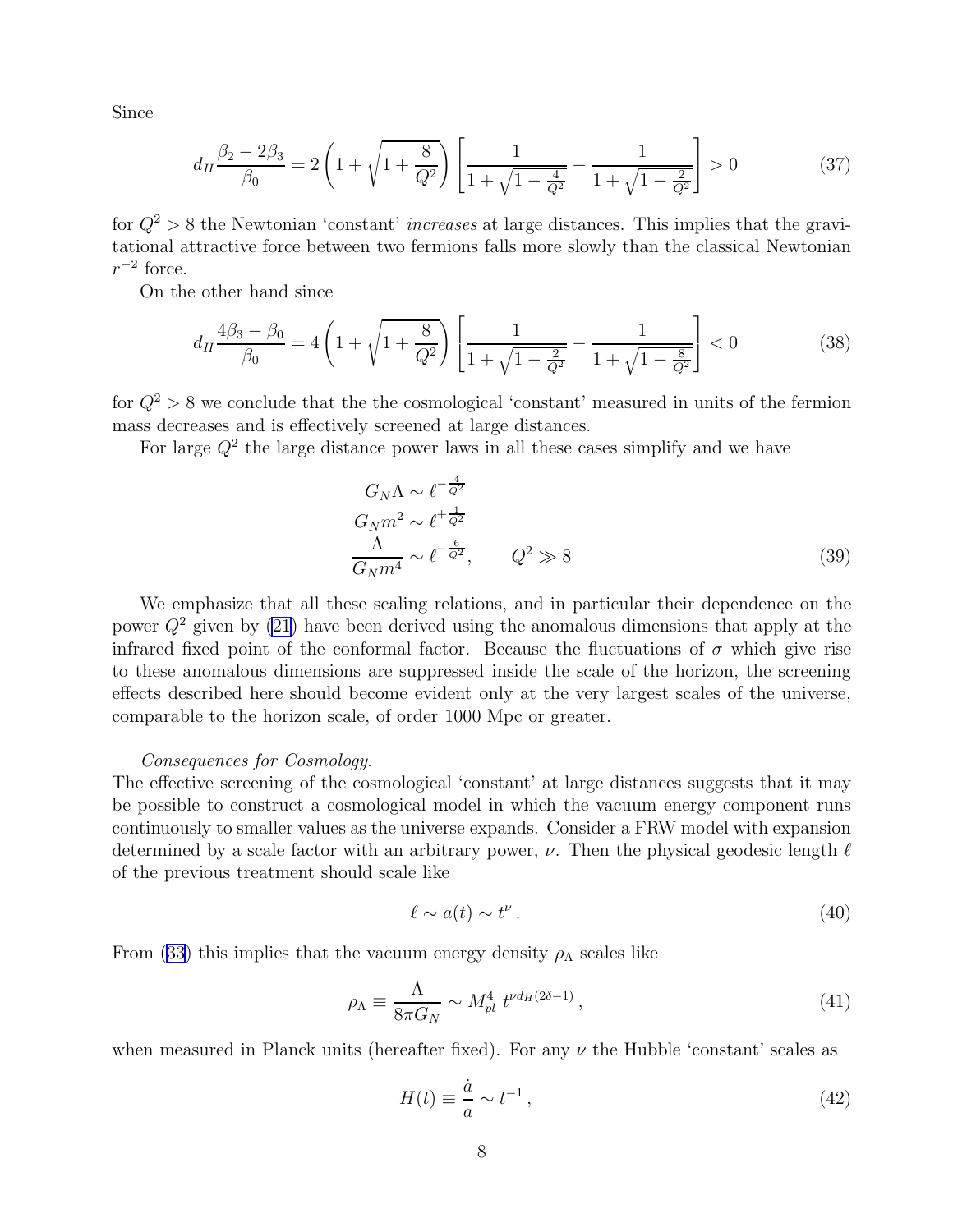<span id="page-9-0"></span>so if Einstein's equations hold, or less stringently, if the Ricci scalar remains proportional to the cosmological term in the effective equations of motion, then we should have

$$
R(t) \sim H^2(t) \sim t^{-2} \sim G_N \rho_\Lambda \sim M_{pl}^2 \ t^{\nu d_H (2\delta - 1)} \,. \tag{43}
$$

Therefore the expansion power of the scale factor in the cosmological model is determined by the previous considerations to be

$$
\nu = \frac{2}{d_H(1 - 2\delta)} = \frac{1}{2} \frac{1 - \sqrt{1 + \frac{8}{Q^2}}}{1 + \sqrt{1 - \frac{8}{Q^2}} - 2\sqrt{1 - \frac{4}{Q^2}}} \ge \frac{1}{2}.
$$
\n(44)

This power equals  $\frac{1}{2}$  at  $Q^2 = 8$ , and goes to infinity linearly as  $Q^2 \to \infty$ . The latter is the classical limit in which the fluctuations of the conformal factor are suppressed and we recover de Sitter spacetime with its exponential expansion. The behavior of  $\nu$  as a function of  $Q^2$  is illustrated in Fig. 2.

This power law model has some interesting consequences. First, it implies that for any  $Q^2$ the vacuum energy density will always be a finite fraction of the critical density,

$$
\Omega_{\Lambda} \sim \frac{\rho_{\Lambda}(t)}{H^2(t)} = constant \tag{45}
$$

which one would generically expect to be of order unity. Indeed, if we write

$$
\Lambda(t) = k M_{pl}^2 \left(\frac{t_{pl}}{t}\right)^2 \tag{46}
$$

and estimate the present age of the universe at  $t_0 \simeq 12 \text{ Gyr}$ , and the present Hubble parameter  $H_0 = 75 \text{ km/sec/Mpc}$  we obtain

$$
\Lambda_0 \simeq 2.05 \, k \times 10^{-122} \, M_{pl}^2 \tag{47}
$$

and

$$
\Omega_{\Lambda} = \Lambda_0 / 3H_0^2 \simeq 0.40 \, k \tag{48}
$$

which for k of order unity is of order of the present bounds on the cosmological term. If  $k = 1.5$ then $\Omega_{\Lambda} = 0.6$  as suggested by a number of recent papers in the astrophysics literature [[13\]](#page-11-0). This would make it possible to have an asymptotically spatially flat cosmological model with  $\Omega_{total} = 1$ . We also remark that if  $\nu > \frac{2}{3}$  this would imply an older age for the universe than that inferred from classical matter dominated cosmology.

The second interesting aspect of the power (44) is that it rises very rapidly from its minimum value of  $\frac{1}{2}$ , reaching  $\frac{2}{3}$  at  $Q^2 \simeq 8.111$  and is greater than unity if  $Q^2 > Q_1^2 \simeq 8.636$ . Since  $Q^2$  depends on the number of massless fields through  $(21)$  and 'massless' in this context means light compared to  $H(t)$ , the effective value of  $Q^2$  could very well have been much higher in the early universe than it is in the present epoch. A value of  $Q^2 > Q_1^2$  implies power law inflation, which if it persists for a long enough time removes the 'horizon problem' of the classical FRW cosmology. Since the universe becomes arbitrarily flat at late times in a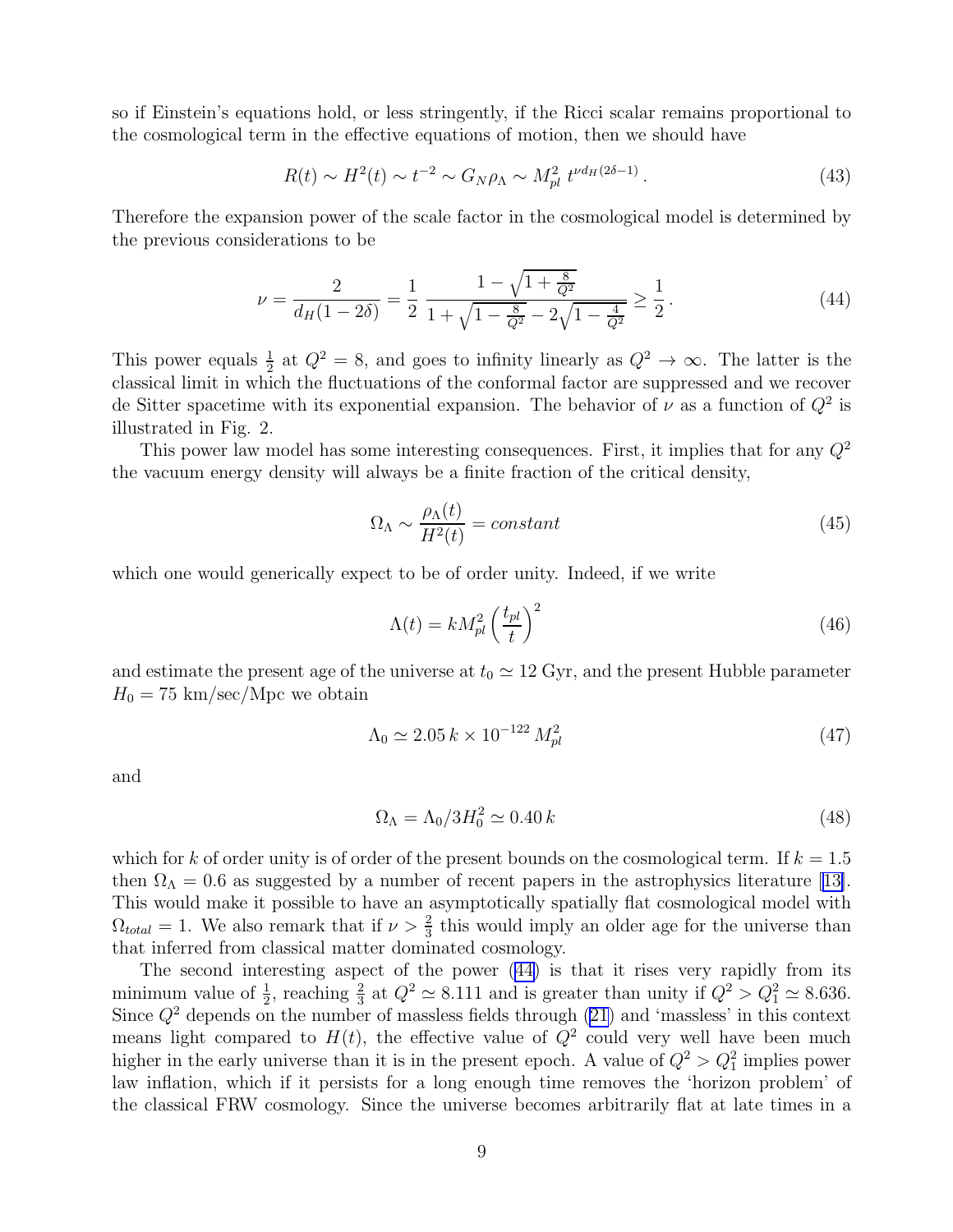model with scaling behavior given by [\(43\)](#page-9-0) and([45\)](#page-9-0) there is no 'flatness problem' in such a model. Of course, a full cosmological model incorporating the scaling behavior conjectured here (and free of any new problems) must be constructed to realize this dynamical solution of the cosmological 'constant' problem.

As the universe expands and ages each light but not strictly massless degree of freedom will have its Compton wavelength become of order of the horizon at a different time, when we must expect the possibility that the 'constant' in [\(45\)](#page-9-0) might change, analogous to the changes in a renormalization group beta function as kinematic mass thresholds are crossed. The detailed physics of these transition eras would fix the value of  $\Omega_{\Lambda}$  during the next epoch of power law expansion. Finally, from perturbative estimates and numerical simulations there is reason to believe that the present value of  $Q^2$  could be close to (but presumably slightly larger than) 8. If that is the case then the present value of the power  $\nu$  is somewhat larger than  $\frac{1}{2}$ , and perhaps close to the  $\frac{2}{3}$  predicted by standard matter dominated cosmology (cf. Fig. 2).

Globally, of course, a cosmological model constructed along the lines of the foregoing speculations would be quite different, and observationally distinguishable from the standard model. First, the presence of the effective cosmological term would be expected to modify the linear Hubble relation at the very largest scales, which is a subject of very active current interest. Secondly, because of the increase of the Newtonian coupling at the largest scales according to ([36](#page-7-0)), estimates of mass through virial arguments could be somewhat larger than the actual masspresent in large clusters and superclusters of galaxies. Taking  $Q^2 \simeq 8$  the power in ([36\)](#page-7-0) and([37\)](#page-8-0) is approximately 0.24. Since  $10^{0.24} \approx 1.74$  the increase of the Newtonian coupling over one decade of distance would lead to a 74% increase in the dark 'matter' attributed to the supercluster by virial estimates, on top of the effect of the homogenous vacuum density of  $\rho_{\Lambda}$ . Together, these two effects may eliminate the need to invoke exotic forms of dark matter to close the universe, so this is a kind of null prediction. In addition to these effects, since the spectral index of the initial adiabatic density fluctuations is also altered by the infrared fixed point of the conformal factor[[8](#page-11-0)], models of structure formation would have to be reconsidered ab initio. Finally, the most radical departure from the standard model arises from the fractal structure of spacetime itself at the largest scales, which if correct, implies that the universe and the matter distributed in it are not homogeneous, even at scales approaching the horizon scale.

#### Acknowledgments

The authors wish to acknowledge NATO grant Collaborative Research Grant 971650 for making this work possible. P. O. M. and E. M. also wish to thank the Centre de Physique Théorique at the Ecole Polytechnique for its hospitality.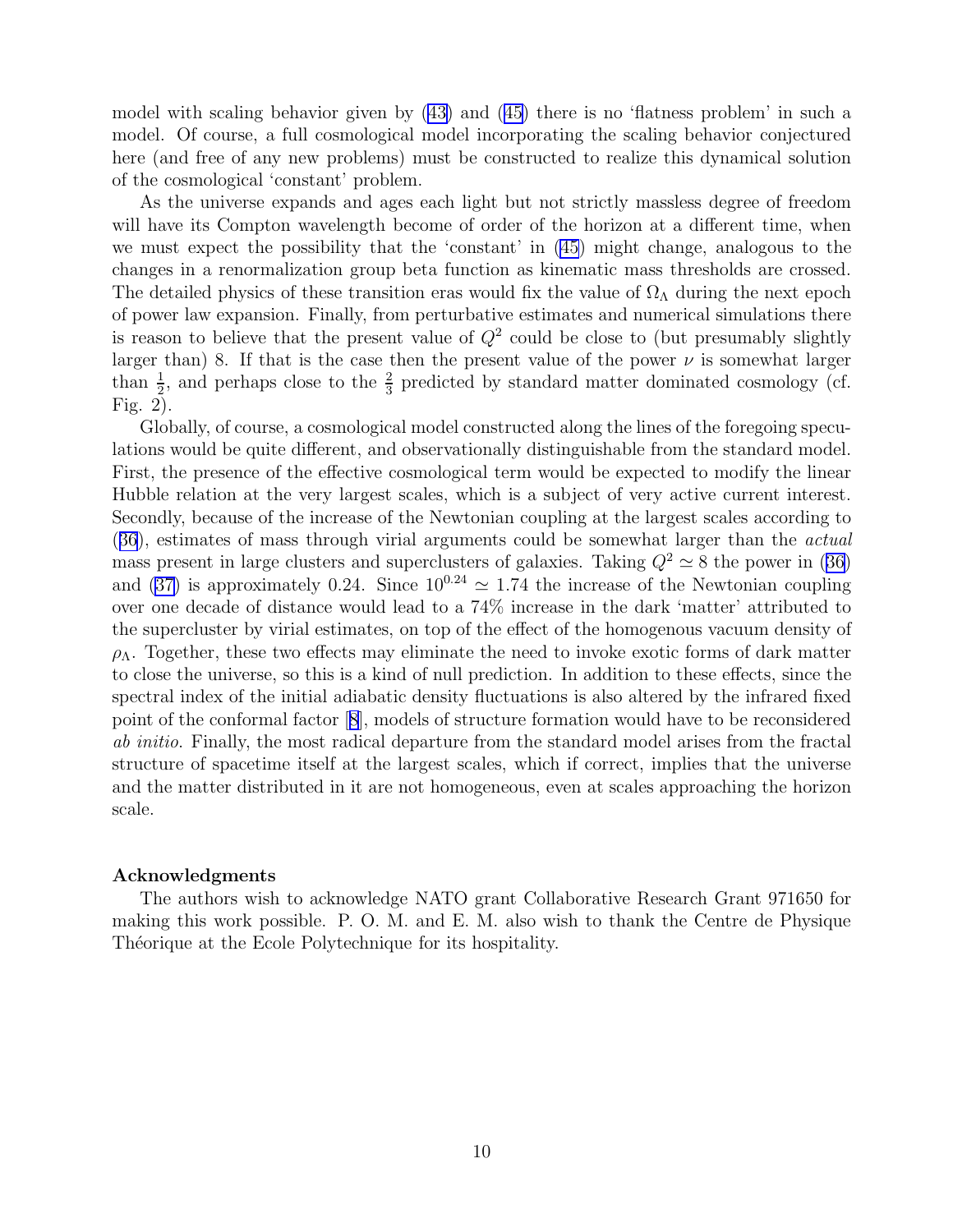### REFERENCES

- <span id="page-11-0"></span>[1] V. G. Knizhnik, A. M. Polyakov, and A. B. Zamolodchikov, Mod. Phys. Lett. A3 (1988) 819;
	- F. David, Mod. Phys. Lett. A3 (1988) 1651;
	- J. Distler and H. Kawai, Nucl. Phys. B321 (1989) 509.
- [2] F. David, Nucl. Phys. B257 (1985) 45;
	- V. A. Kazakov, Phys. Lett. B150 (1985) 282;
	- J. Ambjørn, B. Durhuus, J. Frohlich and P. Orland, Nucl. Phys. B270 (1986) 457;
	- A. Billoire and F. David, Nucl. Phys. B275 (1986) 617;
	- D. V. Boulatov, V. A. Kazakov, I. K. Kostov and A. A. Migdal, Nucl. Phys. B275 (1986) 641;
	- J. Ambjørn and J. Jurkiewicz, Phys. Lett. B278 (1992) 42;
	- M.E. Agishtein and A.A. Migdal, Mod. Phys. Lett. A7 (1992) 1039;
	- S. M. Catterall, J. B. Kogut, and R. L. Renken, Phys. Rev. D45 (1992) 2957.
- [3] R. J. Riegert, Phys. Lett. B134 (1984) 56;
	- E. S. Fradkin and A. A. Tseytlin, Phys. Lett. B134 (1984) 187;
	- I. L. Buchbinder, S. D. Odintsov and I. L. Shapiro, Phys. Lett. B162 (1985) 93;
	- E. T. Tomboulis, Nucl. Phys. B329 (1990) 410;
	- S. D. Odintsov and I. L. Shapiro, Class. Quant. Grav. 8 (1991) L57;
	- S. D. Odintsov, Z. Phys. C54 (1992) 531.
- [4] I. Antoniadis and E. Mottola, *Phys. Rev.* **D45** (1992) 2013.
- [5] J. W. York, Phys. Rev. Lett. 26 (1971) 1656; ibid. 28 (1972) 1082; Jour. Math. Phys. 13 (1972) 125; ibid. 14 (1973) 125.
- [6] I. Antoniadis, P. O. Mazur and E. Mottola, Phys. Rev. D55 (1997) 4756; ibid. 4770.
- [7] I. Antoniadis, P. O. Mazur and E. Mottola, Phys. Lett. B323 (1994) 284; B394 (1997) 49.
- [8] I. Antoniadis, P. O. Mazur and E. Mottola, Phys. Rev. Lett. 79 (1997) 14.
- [9] N. Kawamoto, Phys. Rev. Lett. 68 (1992) 2113;
- N. Kawamoto, V. A. Kazakov, Y. Saeki, and Y. Watabiki, Nucl. Phys. B26(Proc. Suppl.) (1992) 584;
	- Y. Watabiki, *Prog. Theor. Phys. Suppl.* **114** (1993) 1; e-print archive, [hep-th/9605185.](http://arxiv.org/abs/hep-th/9605185)
- [10] S. Catterall, G. Thorleifsson, M. Bowick, and V. John, Phys. Lett. B354 (1995) 58;
	- J. Ambjørn and K. N. Anagnostopoulos, Nucl. Phys. B497 (1997) 445;
	- J. Ambjørn, K. N. Anagnostopoulos, and G. Thorliefsson, e-print archive, [hep-lat/9709025](http://arxiv.org/abs/hep-lat/9709025).
- [11] I. Antoniadis, P. O. Mazur and E. Mottola, Nucl. Phys. B388 (1992) 627.
- [12] J. Ambjørn, S. Jain, J. Jurkiewicz and C. F. Kristjansen, Phys. Lett. B305 (1993) 208;
	- S. M. Catterall, J. B. Kogut, and R. L. Renken, Phys. Lett. B328 (1994) 277;
	- B. De Bakker and J. Smit, Nucl. Phys. B439 (1995) 239;
	- J. Ambjørn and J. Jurkiewicz, Nucl. Phys. B451 (1995) 643;
	- J. Ambjørn, J. Jurkiewicz, and Y. Watabiki, Jour. Math. Phys. 36 No. 5 (1995) 6299.
- [13] Y. Mellier et. al., e-print archive, [astro-ph/9609197](http://arxiv.org/abs/astro-ph/9609197);
	- A. G. Riess et. al., e-print archive, [astro-ph/9805201](http://arxiv.org/abs/astro-ph/9805201).